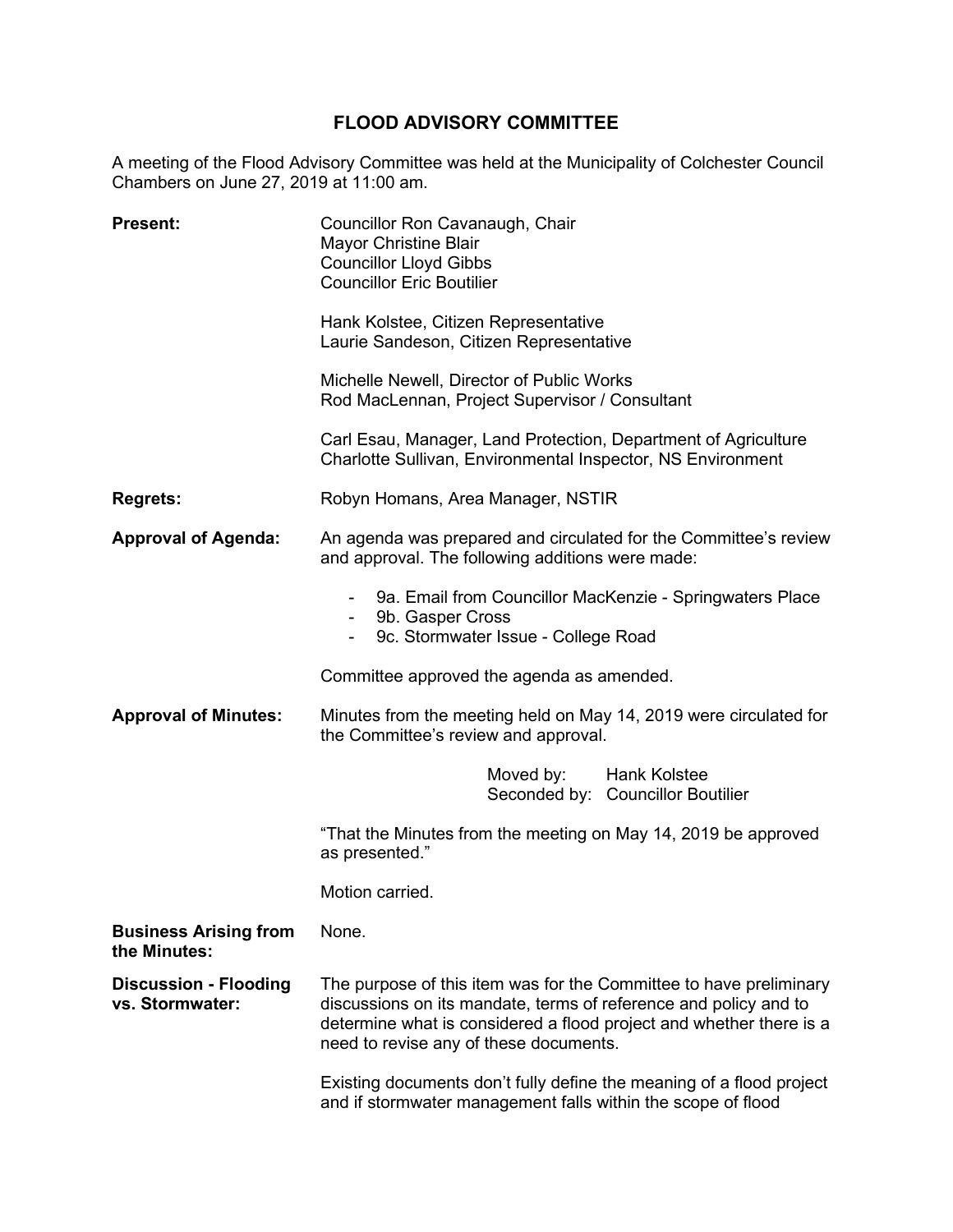mitigation. In the past, work was completed on those properties bordering rivers, brooks and streams but now there is a significant increase in applications being received for stormwater management related issues. The Committee will need to determine if these types of projects fall under their mandate.

Currently there are four properties/locations being affected by stormwater issues; College Road, Hillcrest Avenue, Gasper Cross and Springwaters Place.

The following points of discussion were noted:

- Stormwater issues should be part of the Land Use Bylaw which was recommended by Council to be updated in 2010;
- Stormwater related issues should not fall under the FAC;
- Could approach it so that if a major brook was not involved, then up to homeowners;
- Could look at a drainage policy similar to what Department of Agriculture had in the past;
- Need to review how stormwater is dealt with in new developments;
- Remove development of a stormwater master plan from the Committee's terms of reference as it is an engineering and planning responsibility.

As this is an issue which requires additional discussion before making any decisions, it was suggested that staff draft some suggestions for the Committee's review before a recommendation is made to Council.

> Moved by: Councillor Boutilier Seconded by: Councillor Gibbs

"That the Flood Advisory Committee directs staff to propose changes to their Terms of Reference, for review at the next meeting."

Motion carried.

**Hillcrest Avenue Stormwater:**

Applications must be submitted by property owners before they are considered as a potential project. As discussed at the last meeting, an application form was sent to the resident and to date an application has not been received. The resident has since approached the Village of Bible Hill for assistance who have requested financial assistance from the County. No cost sharing amounts were discussed but it could be assumed it would be a 50/50 split similar to past projects.

The homeowner has already expressed that they are not willing to cost share on this. The Committee discussed the issues with the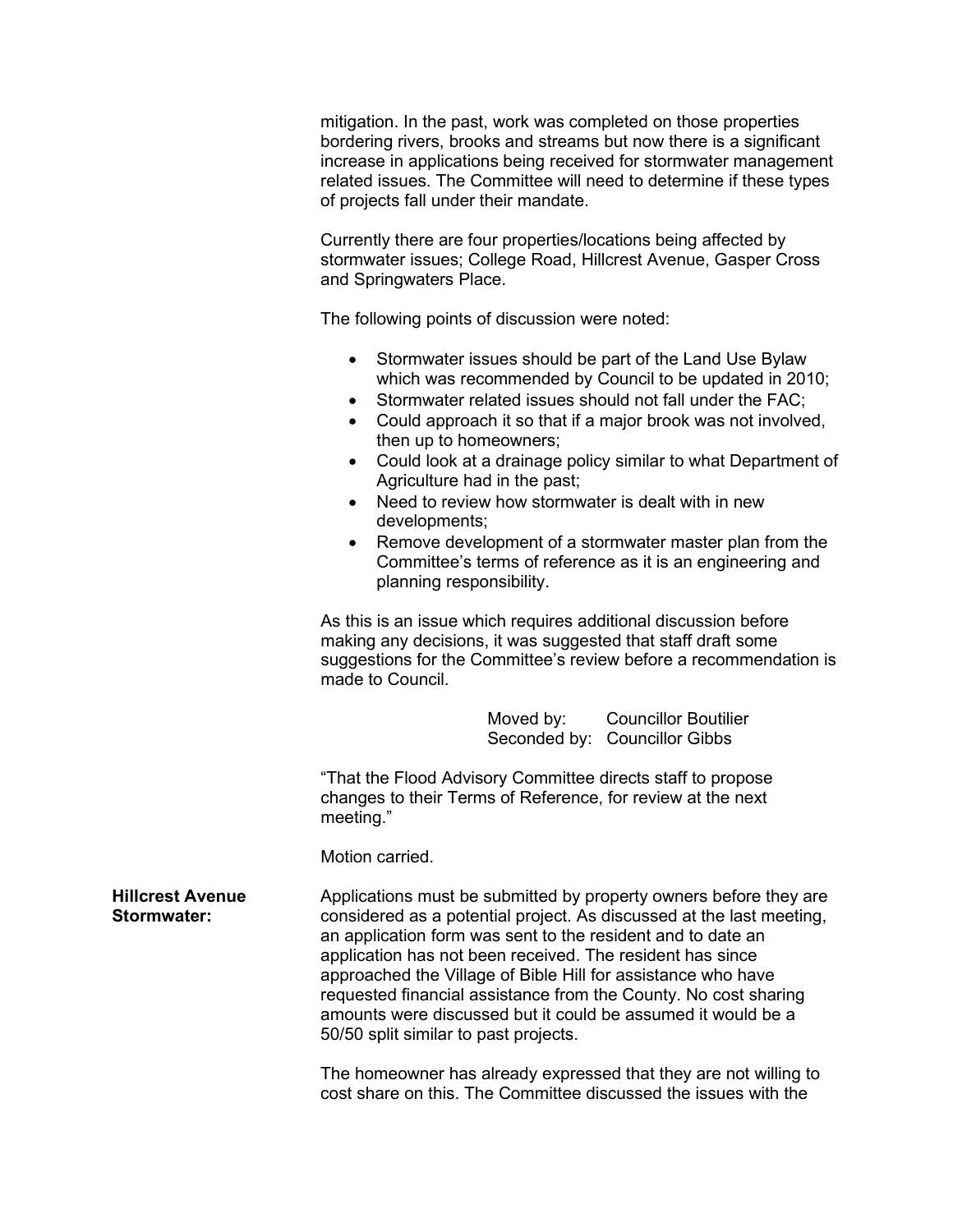|                            | project being 100% funded with no contributions from property<br>owner; no application received to date; and the fact that it is a<br>stormwater problem. The Committee decided to leave as pending<br>until a formal application has been received.                                                                                           |
|----------------------------|------------------------------------------------------------------------------------------------------------------------------------------------------------------------------------------------------------------------------------------------------------------------------------------------------------------------------------------------|
| <b>New Applications:</b>   | Uttaro:<br>Site visit complete<br>$\bullet$<br>Not a high priority - active erosion not being caused by river<br>$\bullet$<br>Issue with trees halfway up the bank - falling into river and<br>$\bullet$<br>leaving large holes in bank<br>Recommended to owner to remove trees as this is not part of<br>$\bullet$<br>the Committee's mandate |
|                            | Langille:<br>Brook crosses under driveway and floods out driveway<br>$\bullet$<br>Could be an issue with size of culvert<br>$\bullet$<br>Ron and Rod to do a site visit<br>$\bullet$                                                                                                                                                           |
|                            | Dalhousie University:<br>Erosion issues on the Salmon River off Queen Street<br>$\bullet$<br>Cost estimate \$70,000 - large scale project<br>$\bullet$<br>One section was stabilized 20 years ago which has now<br>failed and is causing water to cut into property                                                                            |
|                            | Moved by: Councillor Gibbs<br>Seconded by: Laurie Sandeson                                                                                                                                                                                                                                                                                     |
|                            | "That the Flood Advisory Committee refers Dalhousie University's<br>request for work application on the Salmon River to the Joint Flood<br>Advisory Committee for consideration."                                                                                                                                                              |
|                            | Motion carried.                                                                                                                                                                                                                                                                                                                                |
| <b>Review of Projects:</b> | The following updates were made to the project list:                                                                                                                                                                                                                                                                                           |
|                            | Baxter:<br>Rod to meet with property owners on willingness to proceed<br>with berm                                                                                                                                                                                                                                                             |
|                            | Law:<br>Rod to submit application to NSE<br>$\bullet$                                                                                                                                                                                                                                                                                          |
|                            | Weatherbee:<br>Rod to meet with property owner before proceeding                                                                                                                                                                                                                                                                               |
|                            | MacAskill:<br>Waiting for dry conditions<br>$\bullet$                                                                                                                                                                                                                                                                                          |
|                            | <u>Logan:</u><br>Waiting for dry conditions                                                                                                                                                                                                                                                                                                    |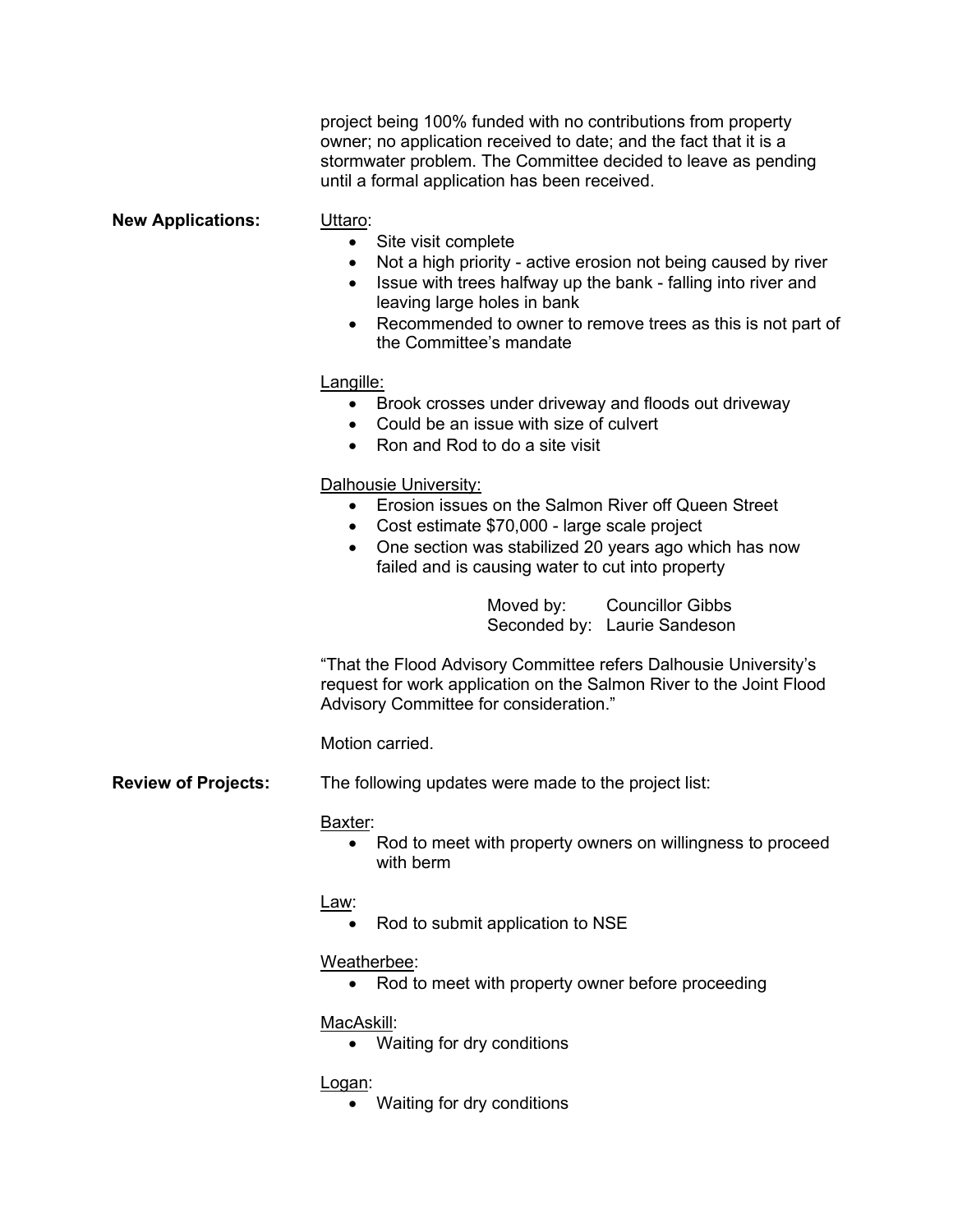MacGrath/Clark:

- Rod met with area residents including MacGrath (formerly Swan)
- Email received from TIR no issue with culverts or ditches
- Requires lowering culverts, clearing culverts and creating drainage ditches through properties
- Cost estimate \$10,000
- Owners to cost share 25% each (\$1,250 each) forms to be signed
- Wait for dry conditions

#### Johnson:

- Site visit complete
- Three sites 400+ feet
- Cost estimate \$15,000

### *(Mayor Blair left the meeting at 12:38 pm)*

**Status of Payments from Property Owners:** As discussed at the last meeting, letters were sent to Comeau, Mattatall and Meyer giving them until July 31<sup>st</sup> to pay their flood accounts before being sent to collections. Copies of the letters were included in the package.

#### **New Business:** Gasper Cross:

With the ongoing flooding issues on Gasper Cross, the Committee could look at exploring other options including purchasing properties, which may be a better use of funds. Staff still to discuss re-routing the brook with the affected property owners which could be a costly project.

*(Laurie Sandeson left the meeting at 12:45 pm)*

There is no business plan to suggest that it's a good idea to purchase these properties but just something for the Committee to consider as a potential future option.

## College Road:

Issue between neighbours involving an outlet from a private pond that is causing water to back up onto Ms. MacMillan's property. Owners have had ongoing issues with water in backyard and have an estimate from a landscaper to construct a swale for \$22,000. Where the County has no lot grading By-law, issues with run-off between neighbouring properties is a civil matter.

## Springwaters Place:

Email received from Councillor MacKenzie regarding 110 Springwaters Place. Culvert from First Court drains through the